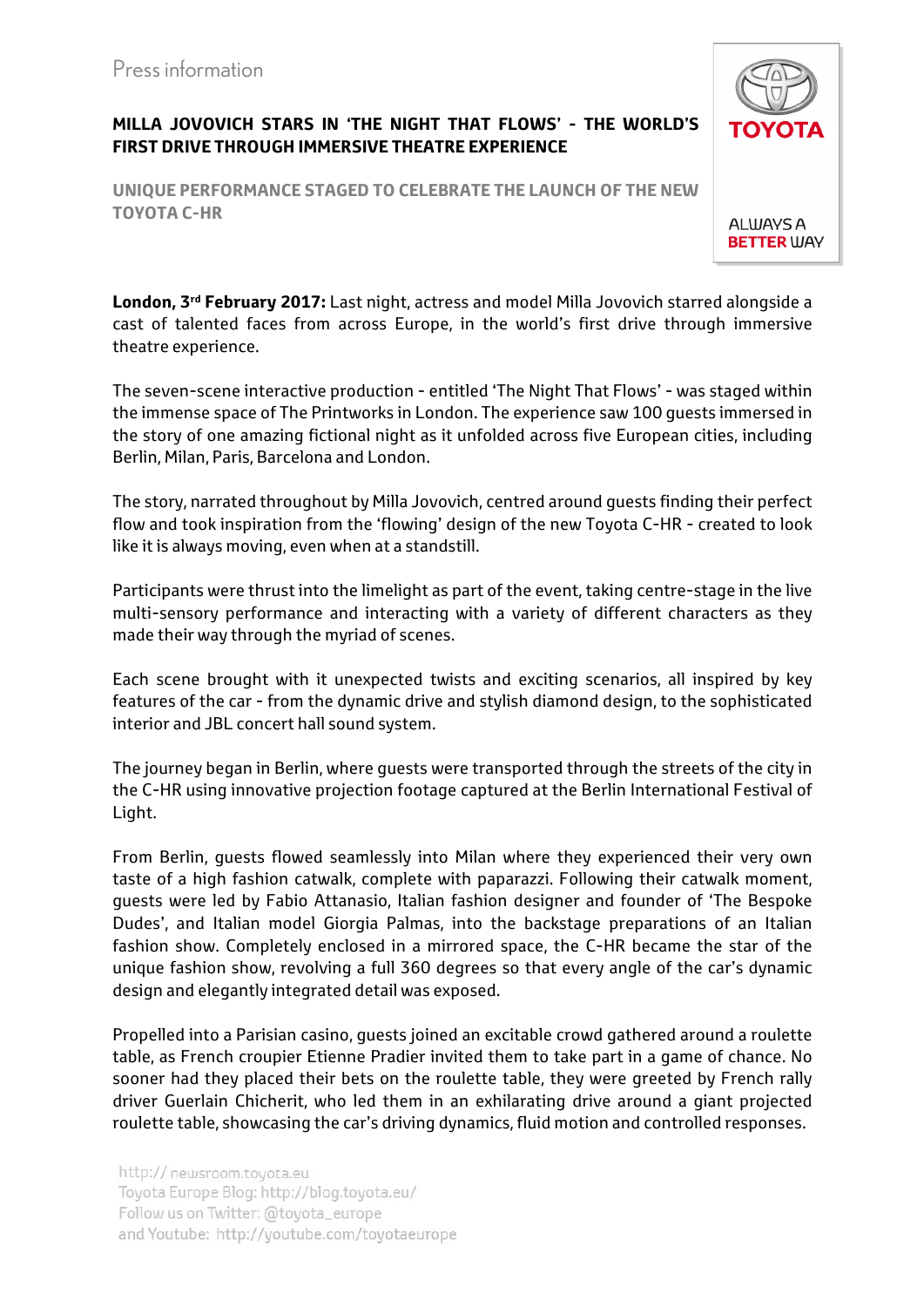Travelling through to the next city, Barcelona, guests were surrounded by a flash-mob style club scene, with Spanish DJ Cuartero leading the crowd as the soundtrack played out over the C-HR's JBL sound system.

The journey concluded with guests arriving in a London bar, where they were greeted by the innovative mixologist duo, Alex Kratena and Simone Caporale and joined by Milla herself.

The event was created by a team comprised of some of the world's finest theatrical and technical design talent, all brought together under The Department's Creative Directors Jonny Grant and Hamish Jenkinson, with Jessica Rees Middleton as Executive Producer.

Speaking about the event, Milla Jovovich said: "I was thrilled to be asked to be a part of this event - I love that immersive theatre takes everyone on a completely unique journey and that no one experience is the same. It's something I've always wanted to do, so when Toyota approached me with the idea, I was intrigued and knew I had to be a part of it. The C-HR is a completely new concept for Toyota - rooted in style and quality. It's a beautiful looking car and incredibly stylish inside. The brand is always looking for 'a better way' to design or do things – and I'm a huge fan of that philosophy. Bringing everything to life was a creative challenge, but we found our flow eventually…and we hope everyone who came to the event left feeling inspired to find their perfect flow too"

Jan Verhaegen, Manager Brand and Marketing Communications at Toyota Europe said: "The C-HR is a completely new concept for the Toyota brand and totally different to anything we've ever created before. As such, we knew we had to launch it in a way that was innovative, unique and would bring to life the sense of 'flow' that the car embodies. 'The Night That Flows' captured not only the dynamic and innovative character of the C-HR, but also showcased exactly why it is the ultimate car for people who want to flow through life."

## **-ENDS-**

For further information, please contact:

**Toyota Motor Europe** Dario Giustini Dario.Giustini@toyota-europe.com T +32 2 745 3335

**freuds** Isabelle French Isabelle.french@freuds.com T +44 20 3003 6485

http:// newsroom.toyota.eu Toyota Europe Blog: http://blog.toyota.eu/ Follow us on Twitter: @toyota\_europe and Youtube: http://youtube.com/toyotaeurope